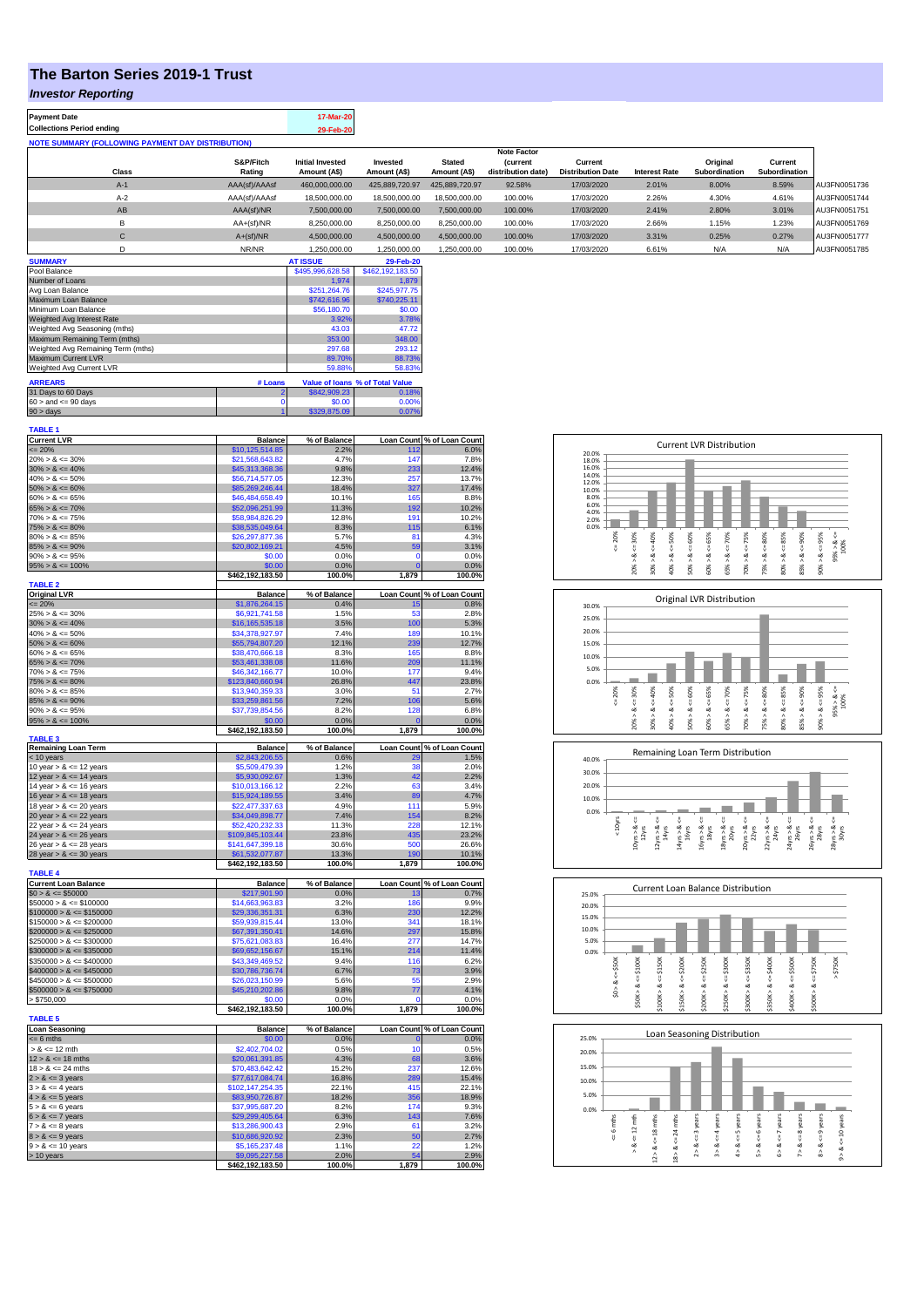# **The Barton Series 2019-1 Trust**

## *Investor Reporting*

| <b>Payment Date</b>                                               |                                    | 17-Mar-20         |                   |                            |
|-------------------------------------------------------------------|------------------------------------|-------------------|-------------------|----------------------------|
|                                                                   |                                    |                   |                   |                            |
| <b>Collections Period ending</b>                                  |                                    | 29-Feb-20         |                   |                            |
| TABLE 6                                                           |                                    |                   |                   |                            |
| Postcode Concentration (top 10 by value)                          | <b>Balance</b>                     | % of Balance      | <b>Loan Count</b> | of Loan Count<br>1.5%      |
| 2611                                                              | \$9,610,328.44                     | 2.1%              | 37                |                            |
| 2615                                                              | \$9.312,685.76                     | 2.0%              |                   | 2.0%<br>1.4%               |
| 2914                                                              | \$8,711,439.06                     | 1.9%              | 27                |                            |
| 5114                                                              | \$6,904,122.09                     | 1.5%              | 33                | 1.8%                       |
| 2905                                                              | \$6,657,372.07                     | 1.4%              | 24                | 1.3%                       |
| 2913                                                              | \$5,928,966.85                     | 1.3%              | 23                | 1.2%                       |
| 5162                                                              | \$5,920,221.09                     | 1.3%              | 32                | 1.7%                       |
| 2617                                                              | \$5,823,155.01                     | 1.3%              | 21                | 1.1%                       |
| 2620                                                              | \$5,440,540.23                     | 1.2%              | 21                | 1.1%                       |
| 5108                                                              | \$5,340,414.90                     | 1.2%              | 34                | 1.8%                       |
| <b>TABLE 7</b>                                                    |                                    |                   |                   |                            |
| <b>Geographic Distribution</b>                                    | <b>Balance</b>                     | % of Balance      | <b>Loan Count</b> | % of Loan Count            |
|                                                                   |                                    |                   |                   |                            |
| <b>Australian Capital Territory</b>                               | \$86,290,448.28<br>\$67,082,585.39 | 18.7%<br>14.5%    | 317<br>259        | 16.9%<br>13.8%             |
| New South Wales                                                   |                                    |                   |                   |                            |
| Northern Territory                                                | \$1,047,915.07                     | 0.2%              | з                 | 0.2%                       |
| Queensland                                                        | \$6,373,290.22                     | 1.4%              | 24                | 1.3%                       |
| South Australia                                                   | \$197,780,307.94                   | 42.8%             | 913               | 48.6%                      |
| Tasmania                                                          | \$1,439,905.53                     | 0.3%              | 7                 | 0.4%                       |
| Victoria                                                          | \$24,738,005.02                    | 5.4%              | 77                | 4.1%                       |
| Western Australia                                                 | \$77,439,726.05                    | 16.8%             | 279               | 14.8%                      |
|                                                                   | \$462,192,183.50                   | 100.0%            | 1,879             | 100.0%                     |
| TABLE 8                                                           |                                    |                   |                   |                            |
| Metro/Non-Metro/Inner-City                                        | <b>Balance</b>                     | % of Balance      | <b>Loan Count</b> | % of Loan Count            |
| Metro                                                             | \$357,610,281.10                   | 77.4%             | 1435              | 76.4%                      |
| Non-metro                                                         | \$100,406,774.30                   | 21.7%             | 429               | 22.8%                      |
| Inner city                                                        | \$4,175,128.10                     | 0.9%              |                   | 0.8%                       |
|                                                                   | \$462,192,183.50                   | 100.0%            | 1,879             | 100.0%                     |
| <b>TABLE 9</b>                                                    |                                    |                   |                   |                            |
| <b>Property Type</b>                                              | <b>Balance</b>                     | % of Balance      | <b>Loan Count</b> | % of Loan Count            |
| <b>Residential House</b>                                          | 418,867,861.26                     | 90.6%             | 1688              | 89.8%                      |
| <b>Residential Unit</b>                                           | \$39,278,190.92                    | 8.5%              | 173               | 9.2%                       |
| Rural                                                             | \$0.00                             | 0.0%              | $\mathbf 0$       | 0.0%                       |
| Semi-Rural                                                        | \$0.00                             | 0.0%              | $\mathbf 0$       | 0.0%                       |
| <b>High Density</b>                                               | 4,046,131.32                       | 0.9%              | 18                | 1.0%                       |
|                                                                   | \$462,192,183.50                   | 100.0%            | 1,879             | 100.0%                     |
| <b>TABLE 10</b>                                                   |                                    |                   |                   |                            |
|                                                                   |                                    |                   |                   |                            |
| <b>Occupancy Type</b>                                             | <b>Balance</b>                     | % of Balance      | <b>Loan Count</b> | % of Loan Count            |
| Owner Occupied                                                    | \$406,342,035.17                   | 87.9%             | 1633              | 86.9%                      |
| Investment                                                        | \$55,850,148.33                    | 12.1%             | 246               | 13.1%                      |
|                                                                   | \$462,192,183.50                   | 100.0%            | 1,879             | 100.0%                     |
| TABLE 11                                                          |                                    |                   |                   |                            |
| <b>Employment Type Distribution</b>                               | <b>Balance</b>                     | % of Balance      | Loan Count        | % of Loan Count            |
| Contractor                                                        | \$4,515,579.67                     | 1.0%              | 18                | 1.0%                       |
| Pay-as-you-earn employee (casual)                                 | \$15,677,787.32                    | 3.4%              | 75                | 4.0%                       |
| Pay-as-you-earn employee (full time)                              | 346,818,100.33                     | 75.0%             | 358               | 72.3%                      |
| Pay-as-you-earn employee (part time)                              | \$40,521,554.08                    | 8.8%              | <b>179</b>        | 9.5%                       |
| Self employed                                                     | \$31,571,031.60                    | 6.8%              | 126               | 6.7%                       |
| No data                                                           | \$23,088,130.50                    | 5.0%              | 123               | 6.5%                       |
| Director                                                          | \$0.00                             | 0.0%              | C                 | 0.0%                       |
|                                                                   | \$462,192,183.50                   | 100.0%            | 1,879             | 100.0%                     |
| <b>TABLE 12</b>                                                   |                                    |                   |                   |                            |
| <b>LMI Provider</b>                                               | <b>Balance</b>                     | % of Balance      |                   | Loan Count % of Loan Count |
| QBE                                                               | \$430,523,792.88                   | 93.1%             | 1765              | 93.9%                      |
| Genworth                                                          | \$31,668,390.62                    | 6.9%              | 114               | 6.1%                       |
|                                                                   | \$462,192,183.50                   | 100.0%            | 1,879             | 100.0%                     |
| TABLE 13                                                          |                                    |                   |                   |                            |
| Arrears                                                           | <b>Balance</b>                     | % of Balance      | <b>Loan Count</b> | % of Loan Count            |
| <=0 days                                                          | \$453,920,739.37                   | 98.2%             | 1848              | 98.4%                      |
| $0 >$ and $\leq 30$ days                                          | \$7,098,659.81                     | 1.5%              | 28                | 1.5%                       |
| $30 >$ and $\leq 60$ days                                         | \$842,909.23                       | 0.2%              | 2                 | 0.1%                       |
| $60 >$ and $\leq 90$ days                                         | \$0.00                             | 0.0%              | $\overline{0}$    | 0.0%                       |
| 90 > days                                                         | 875.0                              | 0.1%              |                   | 0.1%                       |
|                                                                   | \$462,192,183.50                   | 100.0%            | 1,879             | 100.0%                     |
| TABLE 14                                                          |                                    |                   |                   |                            |
| <b>Interest Rate Type</b>                                         | <b>Balance</b>                     | % of Balance      | <b>Loan Count</b> | % of Loan Count            |
| Variable                                                          | \$381,527,259.67                   | 82.5%             | 1541              | 82.0%                      |
| Fixed                                                             | \$80,664,923.83                    | 17.5%             | 33                | 18.0%                      |
|                                                                   | \$462,192,183.50                   | 100.0%            | 1,879             | 100.0%                     |
| TABLE 15                                                          |                                    |                   |                   |                            |
| <b>Weighted Ave Interest Rate</b>                                 | <b>Balance</b>                     | <b>Loan Count</b> |                   |                            |
| <b>Fixed Interest Rate</b>                                        | 4.18%                              | 338               |                   |                            |
| <b>TABLE 16</b>                                                   |                                    |                   |                   |                            |
| Foreclosure, Claims and Losses (cumulative)                       | <b>Balance</b>                     | <b>Loan Count</b> |                   |                            |
| Properties foreclosed                                             | \$0.00                             |                   |                   |                            |
|                                                                   |                                    | $\Omega$          |                   |                            |
| Claims submitted to mortgage insurers                             | \$0.00<br>\$0.00                   | $\overline{0}$    |                   |                            |
| Claims paid by mortgage insurers<br>loss covered by excess spread | \$0.00                             | $\mathbf 0$       |                   |                            |

Please note: Stratified data excludes loans where the collateral has been sold and there is an LMI claim pending.